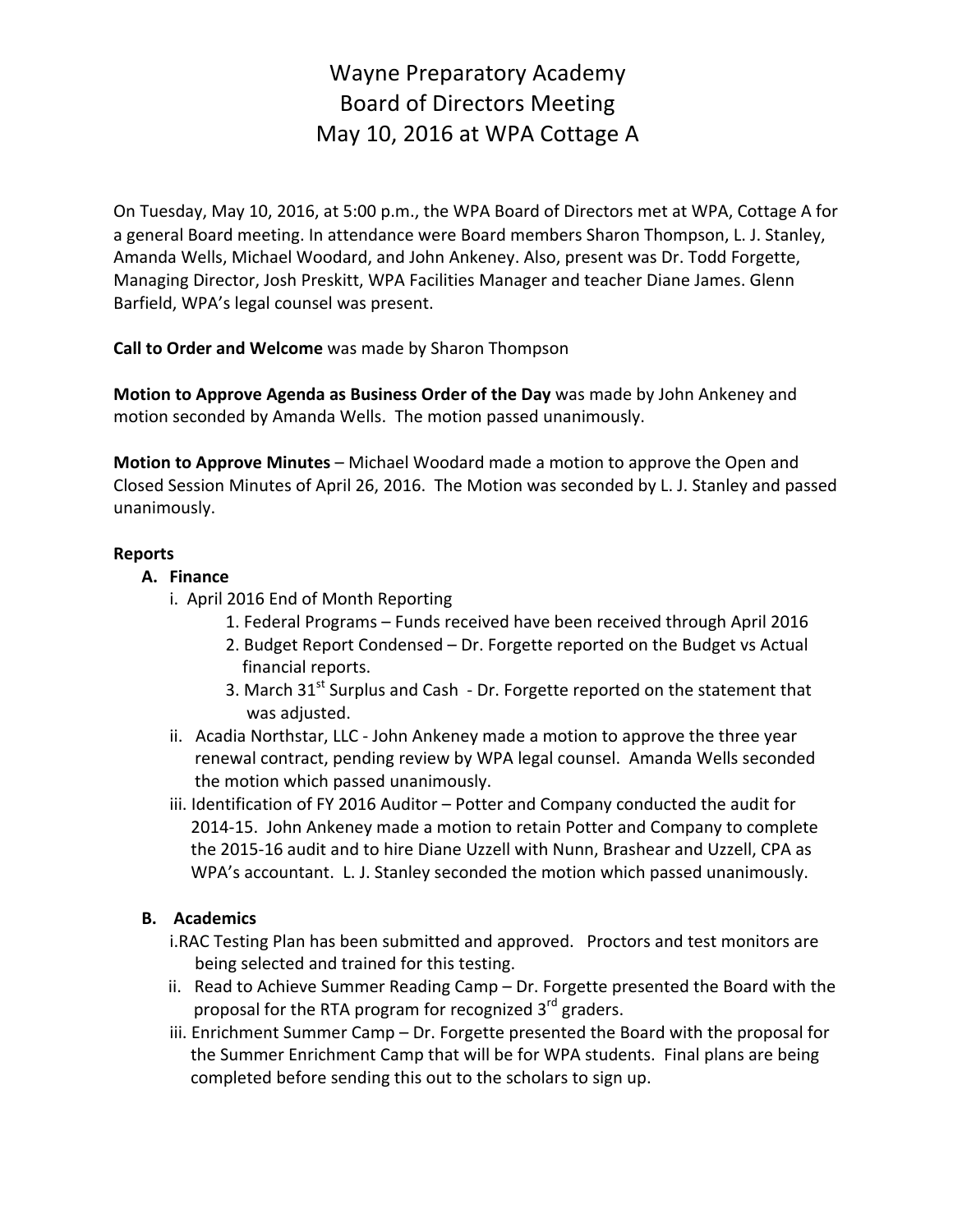## **C. Operations**

- **i.** Lottery Update
	- 1. WPA is currently working on the second wave of applicants as positions are being filled. Families are still encouraged to apply and be added to the wait list as Intent to Return Letters are due within the next week for those scholars that are currently attending WPA.
- ii. Facilities
	- 1. Copier Contract The Board had approved a contract with Triangle Business Systems upon review by WPA's legal counsel. Mr. Glenn Barfield explained to the Board issues with the current contract and recommended that the Board not accept this contract. Mr. Josh Preskitt, Facilities Manager, was asked by the Board to obtain new quotes that would best fit WPA's need and contract requirements.
	- 2. Insurance Claim Update The claim for the HVAC units that were stolen has been paid by the insurance company and the check was issued to Vertex, our landlord. Dr. Forgette will forward the check for signature to Vertex so that the replacement units can be purchased.
	- 3. AC Service and Maintenance Contracts Mr. Josh Preskitt submitted proposals for HVAC service contracts for review by the Board: New Hope, Jackson & Sons, and E. T. Ferrell. The contracts were reviewed by Mr. Glenn Barfield. Based on service and maintenance costs, the Board decided to select Jackson & Sons as its AC provider. L.J. Stanley made a motion to accept Jackson and Sons contract. John Ankeney seconded the motion which passed unanimously.

# **REGULAR AGENDA**

### **A. Old Business**

- 1. 2016-17 Planning Update The Board discussed the topics for the upcoming Town Hall meeting to be held at the Goldsboro Firsts Assembly Church of God on Highway 70 East Bypass. The meeting is scheduled for 7 p.m. on Thursday, May 12, 2016.
- 2. Wells Fargo Account This account has been closed the monies deposited into the main WPA bank account.
- 3. Audit Update  $-$  Potter and Company  $-$  A few items are still being reviewed by Potter and Company.

# **B.** New Business

1. Town Hall notifications for the May 12 Town Hall meeting have been placed on the school website and in a memo sent out to the parents.

# **Closed Session**

Michael Woodard made a motion to go into closed session in accordance with NC Law regarding Closed Session meeting, Article 33C, Paragraph 143. The matter involves the existing lawsuit between Banyan and Wayne Preparatory Academy to consult with Glenn Barfield, legal counsel, to preserve attorney-client privilege. Additionally, to discuss issues that relate to the location and growth of industries and to discuss personnel issues. Amanda Wells seconded the motion which passed unanimously.